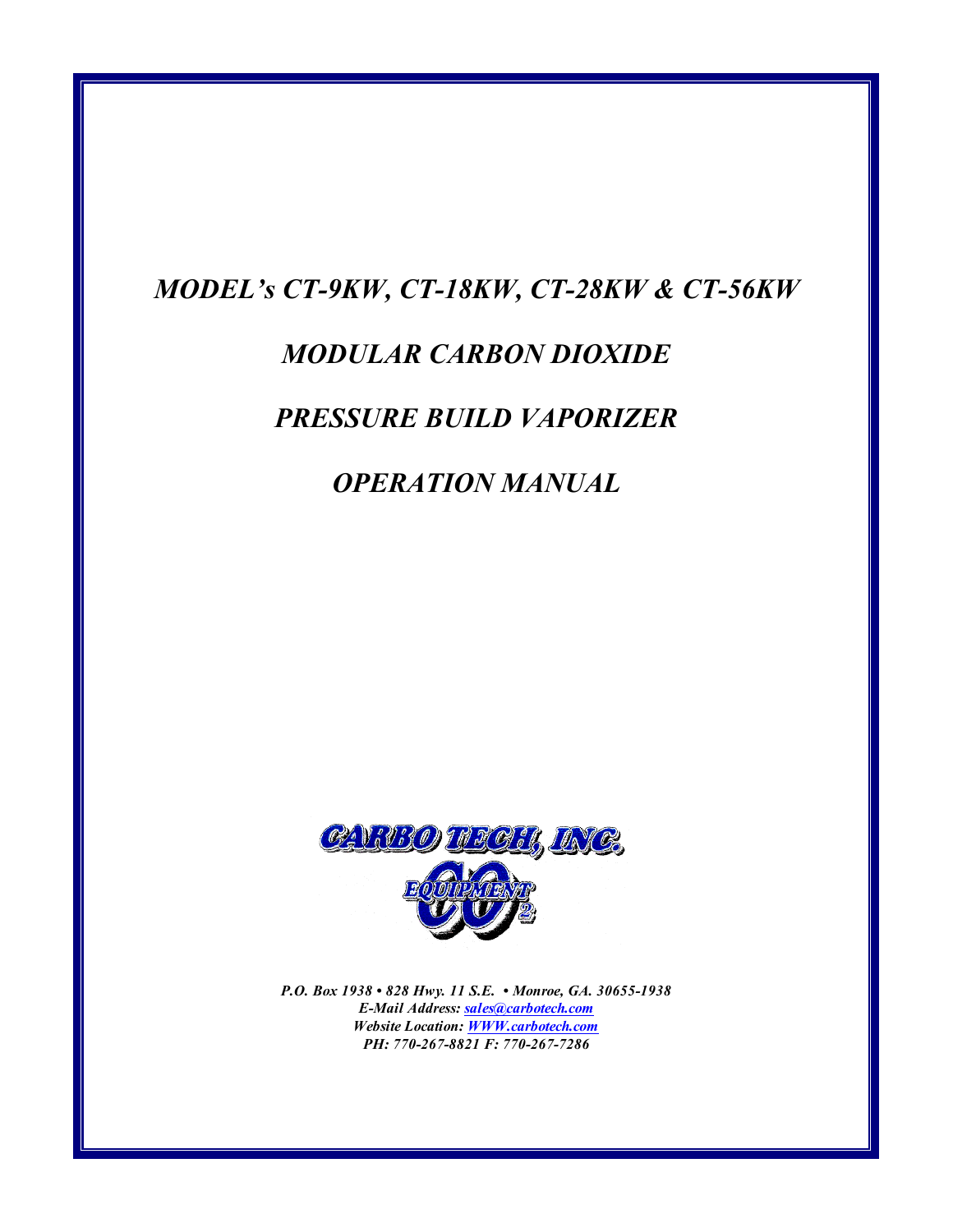# PLEASE READ

CARBO TECH CARBON DIOXIDE PRESSURE BUILD VAPORIZERS ARE NOT COMPLEX EQUIPMENT. HOWEVER, KNOWLEDGE OF THE HAZARDS ASSOCIATED WITH CARBON DIOXIDE SYSTEMS IS ESSENTIAL FOR SAFE INSTALLATION AND OPERATION ON THE UNIT.

THE INFORMATION PROVIDED IN THIS MANUAL IS INTENDED TO BE USED BY A QUALIFIED CARBON DIOXIDE EQUIPMENT TECHNICIAN.

WE STRONGLY SUGGEST THAT ONLY QUALIFIED PERSONNEL INSTALL AND MAINTAIN THIS EQUIPMENT.

REFER TO THE APPROPRIATE COMPRESSED GAS ASSOCIATION PAMPHLET FOR THE PROPER MATERIALS USED IN THE INSTALLATION OF CARBON DIOXIDE EQUIPMENT.

REFER TO THE NATIONAL ELECTRIC CODE AND CONSULT A QUALIFIED ELECTRICIAN FOR PROPER ELECTRICAL SUPPLY AND HOOKUP.

CAUTION: THIS EQUIPMENT IS OPERATED UNDER HIGH PRESSURE. "EXERCISE EXTREME CAUTION".

CAUTION: THIS EQUIPMENT IS OPERATED UNDER HIGH VOLTAGE. "EXERCISE EXTREME CAUTION".

CAUTION: IT IS IMPERATIVE THAT LINE SAFETIES BE INSTALLED BETWEEN BLOCK VALVES.

CAUTION: CARBON DIOXIDE EQUIPMENT SHOULD ALWAYS BE INSTALLED IN WELL VENTILATED AREAS.

## DISCLAIMER

THE MATERIAL IN THIS MANUAL IS FOR INFORMATION PURPOSES ONLY. THE CONTENTS AND THE PRODUCT IT DESCRIBES ARE SUBJECT TO CHANGE WITHOUT NOTICE. CARBO TECH MAKES NO REPRESENTATIONS OR WARRANTIES WITH RESPECT TO THIS MANUAL. IN NO EVENT SHALL CARBO TECH BE LIABLE FOR ANY DAMAGES, DIRECT OR INCIDENTAL, ARISING OUT OF OR RELATED TO THE USE OF THIS MANUAL.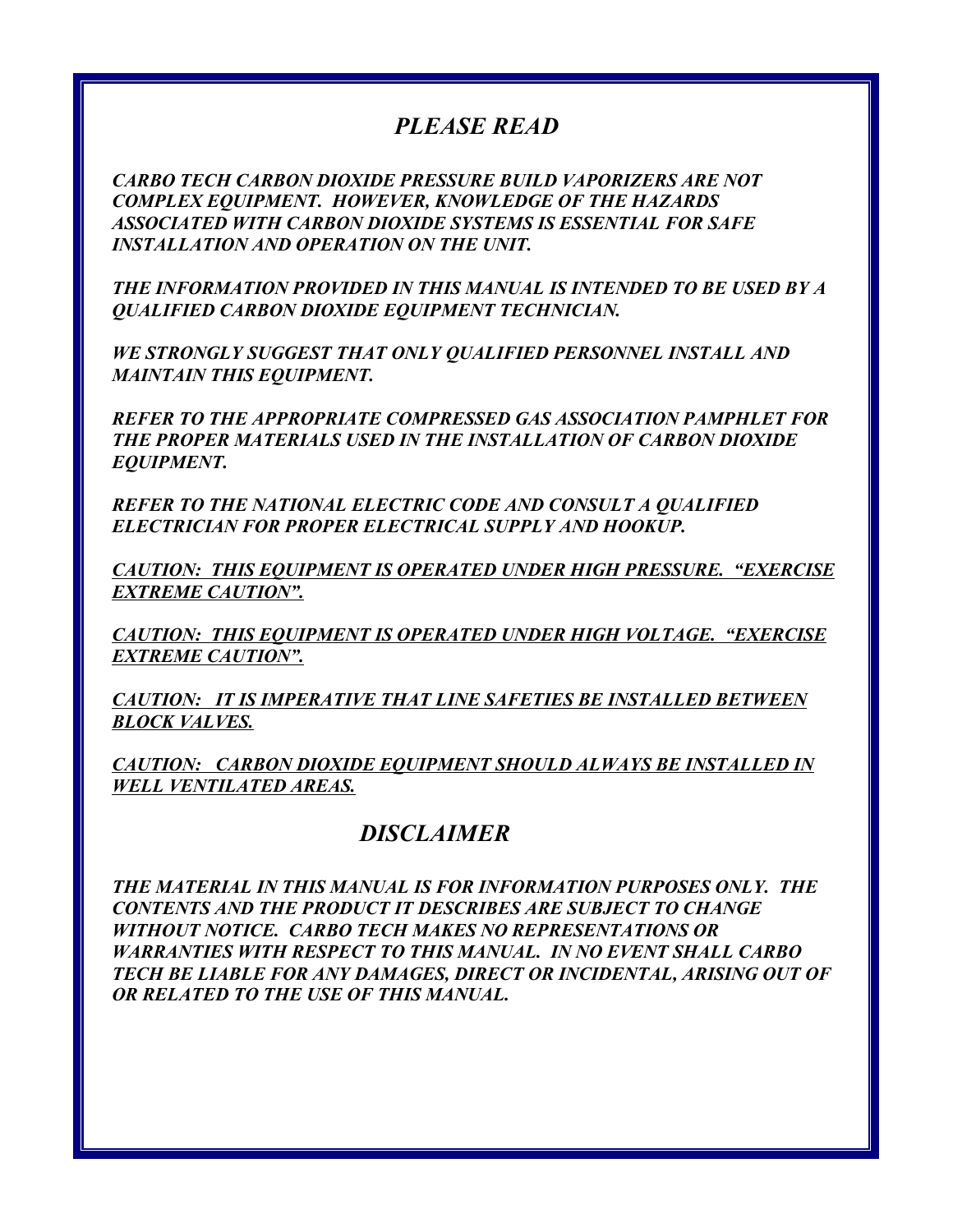# MODEL CT-9KW, CT-18KW, CT-28KW & CT-56KW CARBON DIOXIDE PRESSURE BUILD VAPORIZERS

## GENERAL

Carbo Tech carbon dioxide pressure build vaporizers are designed for low maintenance operation. A typical units consists of an insulated pressure vessel, an immersion type electric heating element and necessary controls and piping. The units liquid inlet should be connected to a bulk carbon dioxide storage receiver. The return line must be connected to the receiver's vapor outlet. The unit is automatically controlled by means of a pressure switch. The switch operates off the receivers vapor pressure and is field connected by means of a 1/4" copper line. In a normal operating mode, the unit is de-energized as long as the internal pressure in the receiver is above 250 psig. If the pressure falls below 250 psig the pressure switch activates a magnetic contactor and the elements become energized. Liquid carbon dioxide from the receiver is vaporized and returned to the top of the receiver. When enough liquid is vaporized to raise the pressure to 260 psig the unit will de-energize.

### APPLICATION

There are many applications where a carbon dioxide pressure build vaporizer would be required. These would include most vapor use applications and many large liquid use applications. These locations often have a bulk carbon dioxide receiver installed. Removal of modest quantities of vapor or large quantities of liquid will result in a pressure drop in the receiver. Most arbon dioxide receivers are designed to operate at temperatures above -20 F and 200 psig. Therefore a means must be provided to keep the pressure above 200 psig. The pressure build vaporizer is designed to handle this requirement.

#### **OPERATION**

The units's operation is completely automatic. It will energize any time the pressure is below 250 psig and shut off at 260 psig. The unit is protected by two high temperature cutouts. They are factory set at 35 degrees F. Liquid carbon dioxide is vaporized by the heating elements and returns to the top of the storage receiver via the vaporizer return line. The electrical pressure switch senses the pressure in the receiver and controls the operation of unit accordingly.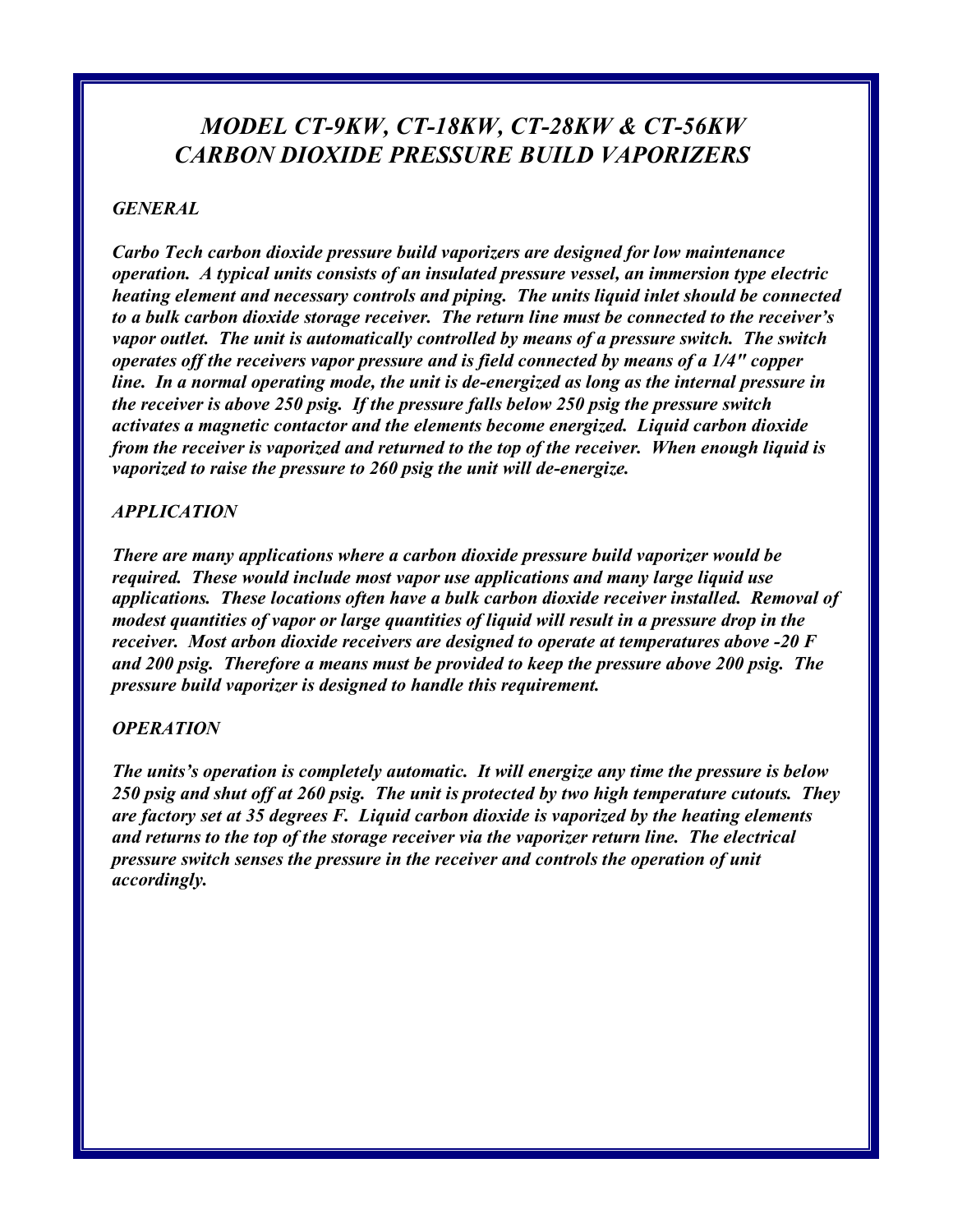# INSTALLATION

#### PIPING AND VALVES

The unit should be installed along side the carbon dioxide storage receiver or inside the control cabinet. The unit should be placed as low and near the supply and return lines as possible. Supply and return lines should be as straight as possible without traps. The liquid supply line should comes off the lowest point possible on the receiver without an internal or external trap. The liquid supply line must be a minimum of 1" (25.4 mm) schedule 80 A106-B pipe (or equivalent type K copper). The return line must be a minimum of 1-1/2" (38.1 mm) schedule 80 A106-B pipe (or equivalent type K copper). A ball valve must be installed in the inlet and return lines. The valve used should be rated for 600 psig (41.4 bar) and have materials compatible with carbon dioxide. The liquid in and vaporizer return lines should be leak tested and insulated with a minimum of 1" (25.4mm) of urethane. The pressure switch needs to be connected to the low pressure side of the receivers instrument piping or to a vapor outlet on the receiver. It is not necessary to insulate this line. A sketch showing a typical installation follows:

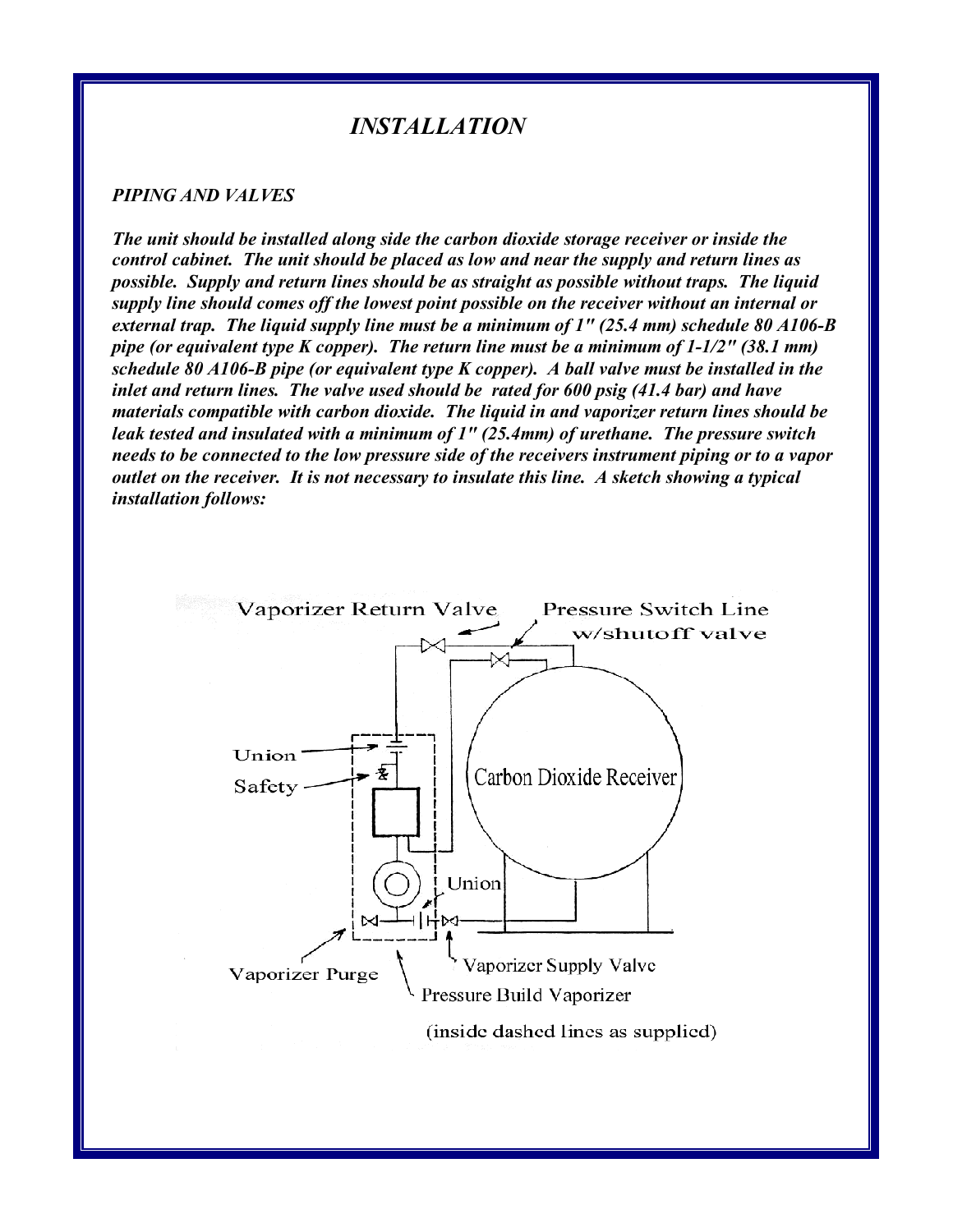# INSTALLATION CONTINUED

### ELECTRICAL

This unit comes wired and ready to operate. CONSULT A QUALIFIED ELECTRICIAN FOR PROPER HOOK UP OF THIS EQUIPMENT. A disconnect switch should be installed near the unit. Note: The unit is factory wired per your voltage requirements for either 230 or 460 volt 3 phase. Confirm that the unit is wired correctly for your requirements by checking the voltage tag on the electrical enclosure. If it is determined that a wiring change is necessary, please refer to the wiring drawing. The heating elements and the control voltage transformer both must be rewired. Amp loads of the various model pressure build vaporizer are listed below.

| $CT-9KW$  | 9,000 Watts $\omega$ 230 Volts, 3 Phase, 60 Hz - 23 Amps |
|-----------|----------------------------------------------------------|
|           | 12,000 Watts @ 460 Volts, 3 Phase, 60 Hz - 15 Amps       |
| $CT-18KW$ | 18,000 Watts @ 230 Volts, 3 Phase, 60 Hz - 45 Amps       |
|           | 24,000 Watts @ 460Volts, 3 Phase, 60 Hz - 30 Amps        |
| $CT-28KW$ | 28,000 Watts @ 230 Volts, 3 Phase, 60 Hz - 70 Amps       |
|           | 28,000 Watts @ 460Volts, 3 Phase, 60 Hz - 35 Amps        |
| $CT-56KW$ | 56,000 Watts @ 230 Volts, 3 Phase, 60 Hz - 148 Amps      |
|           | 56,000 Watts @ 460Volts, 3 Phase, 60 Hz - 70 Amps        |

### PRESSURIZATION OF THE VAPORIZER

Upon completion of the installation process, slowly open the vaporizer return valve. This will pressurize the vaporizer with vapor. Check the unit for leaks (sometimes small leaks can develop due to rough handling during shipment) and repair if necessary. CAUTION: NEVER ATTEMPT TO REPAIR A LEAK UNDER PRESSURE. The vaporizer purge valve may be used to depressurize the vaporizer.

### INITIAL STARTUP

Insure that the power is turned off. Slowly open the vaporizer return valve and pressurize the vaporizer. Close the vaporizer return valve and open the vaporizer purge valve. This procedure should be repeated several times to remove any trapped air form the lines and vessel. Slowly open the vaporizer return valve (full open), open the vaporizer liquid supply valve. In a matter of a few moments the unit will be flooded with liquid carbon dioxide. Open the vapor supply to the pressure switch. The unit is now ready to operate. The pressure switch is factory set at 250 psig on (17.24 bar) and 260 psig off (17.93 bar). Slight control adjustments may be necessary due to the rough handling the unit receives in shipment. They can be checked with the power off using a carbon dioxide cylinder to pressurize the switch. Monitor the contact operation and adjust if necessary. The high temperature cutouts are factory set at 35 degrees F (1.67 degrees C). Check the setting and adjust if necessary. Turn on the power. Monitor its operation for several days to insure proper operation.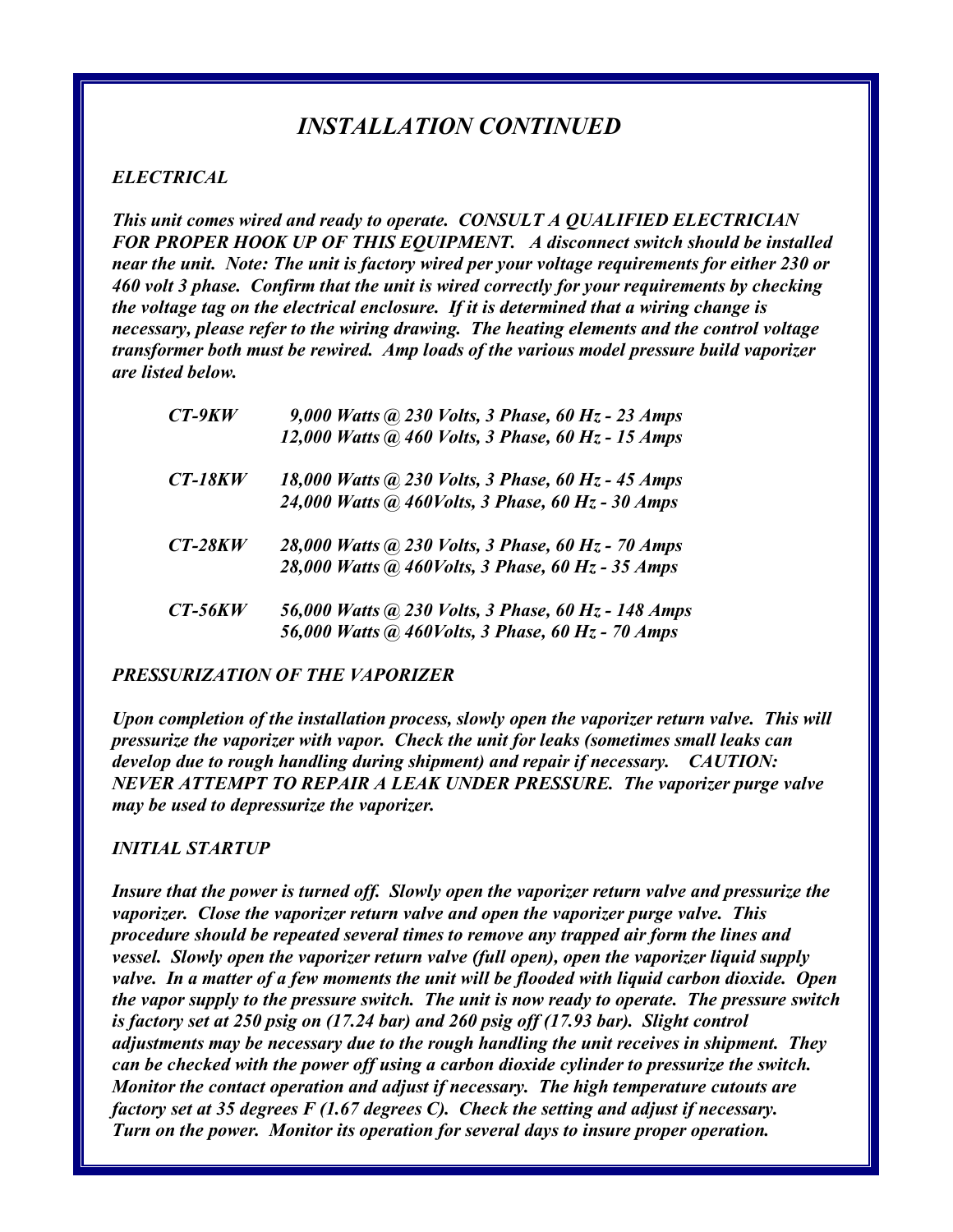#### MAINTENANCE

Product impurities tend to collect in the bottom of pressure build vaporizers. There are several reasons, one of which is that it is the lowest point in the system. Another is the heating of carbon dioxide tends to separate impurities from the liquid. Therefore it is necessary to purge the vaporizer weekly. The purging process is a follows: At the end of the last working day of the week turn the electric power to the vaporizer off. Close the vaporizer liquid supply valve. Leave the system in this configuration all weekend. Upon returning to work Monday morning close the vaporizer return valve and open the vaporizer purge valve. All the impurities will be blown out of the unit along with a small amount of carbon dioxide. Once this process is complete close the vaporizer purge valve, slowly open the vaporizer return valve to full open position, open the vaporizer liquid supply valve and turn on the power. CAUTION: DO NOT DEVIATE FROM THIS SEQUENCE.

#### FEATURES AND SPECIFICATIONS

Pressure vessel built to the ASME code specs.

525 psig (36.2 bar) working pressure

Nema 3R electrical enclosure

2000 lb (137.9 bar) forged steel fittings minimum

Built to requirements of the National Electric Code

UL listed electrical components

Durable electric immersion heating elements

1-1/2" (38.1 mm) Urethane insulation on pipe

Minimum of screwed fittings to lower leak potential

Aluminum jacket over insulation

Supplied with 1" (25.4 mm) purge valve

Safety set at 450 psig (31.03 bar)

Schedule 80 A-106 pipe

2" (50.8 mm) Urethane insulation on vessel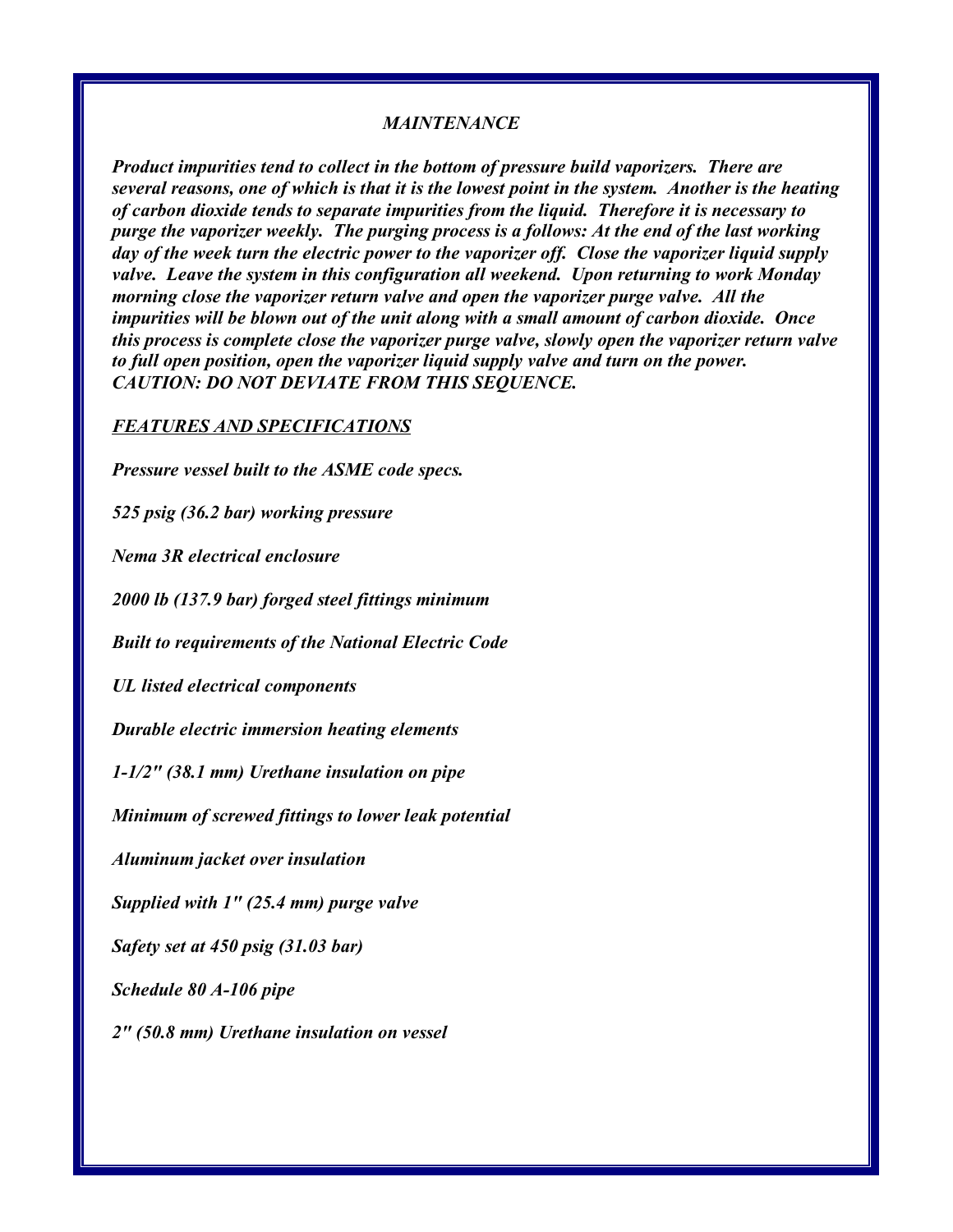## DIAGNOSTIC SECTION

## NOTE: DISCONNECT THE MAIN POWER BEFORE OPENING THE ELECTRICAL CABINET. MOST TROUBLE SHOOTING CAN BE ACCOMPLISHED BY QUALIFIED PERSONNEL USING A MULTIPURPOSE VOLT-AMP METER WITH THE POWER OFF.

| <b>PROBABLE CAUSE:</b>                           | <b>REMEDY:</b>                             |
|--------------------------------------------------|--------------------------------------------|
| $-No$ power                                      | -Check power                               |
| -Defective control voltage<br>transformer        | -Replace as required                       |
| -Defective control voltage fuse                  | -Replace as required                       |
| -Defective high temperature<br>control           | -Replace as required                       |
| -High temperature cutout set<br>too low          | -Reset to 35 degrees $F(1.67)$<br>degree C |
| -Improperly wired                                | -Check & rewire as required                |
| -Defective contactor coil                        | -Replace as required                       |
| -Liquid supply valve closed or<br>not fully open | -Open valve                                |
| -Vapor return valve closed or<br>not fully open  | -Open valve                                |
| -Defective pressure switch                       | -Replace as required                       |
| -High temperature set too low                    | -Reset to 35 degrees $F(1.67)$<br>degree C |
| -Vaporizer vessel full of<br><i>impurities</i>   | -Purge as required                         |
|                                                  |                                            |